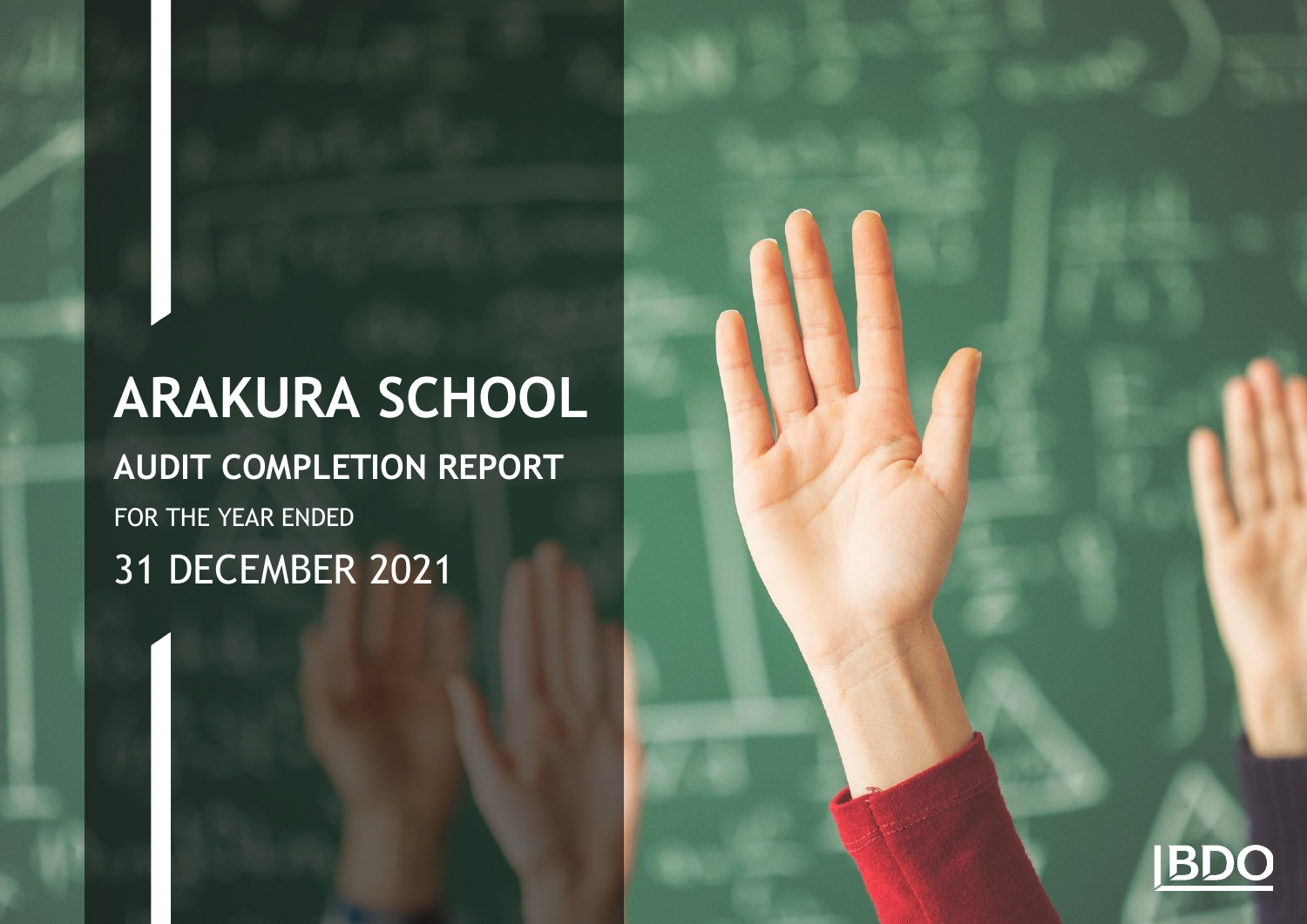7 June 2022

Carol McMillan Presiding Member Arakura By Email: carolm@arakura.school.nz cc: Tute Mila Principal

Dear Carol

We have pleasure in presenting our Audit Completion Report for our audit of Arakura School's financial statements for the year ended 31 December 2021.

We emphasise that our audit work involves the review of only those systems and controls in your School upon which we rely on for audit purposes. Our examination may not have identified, and should not be relied upon to identify, all control weaknesses that may exist.

We express our appreciation for the assistance and co-operation provided by the School and the School's service provider during the audit. There is nothing we wish to raise solely with the Board.

Yours faithfully, **BDO WELLINGTON AUDIT LIMITED**

**Geoff Potter Partner** Audit & Assurance Services

DDI: +64 4 498 3864 Email: [geoff.potter@bdo.co.nz](file:///C:/Users/Eden.Eldred/AppData/Local/Microsoft/Windows/INetCache/Content.Outlook/77GQMABT/geoff.potter@bdo.co.nz)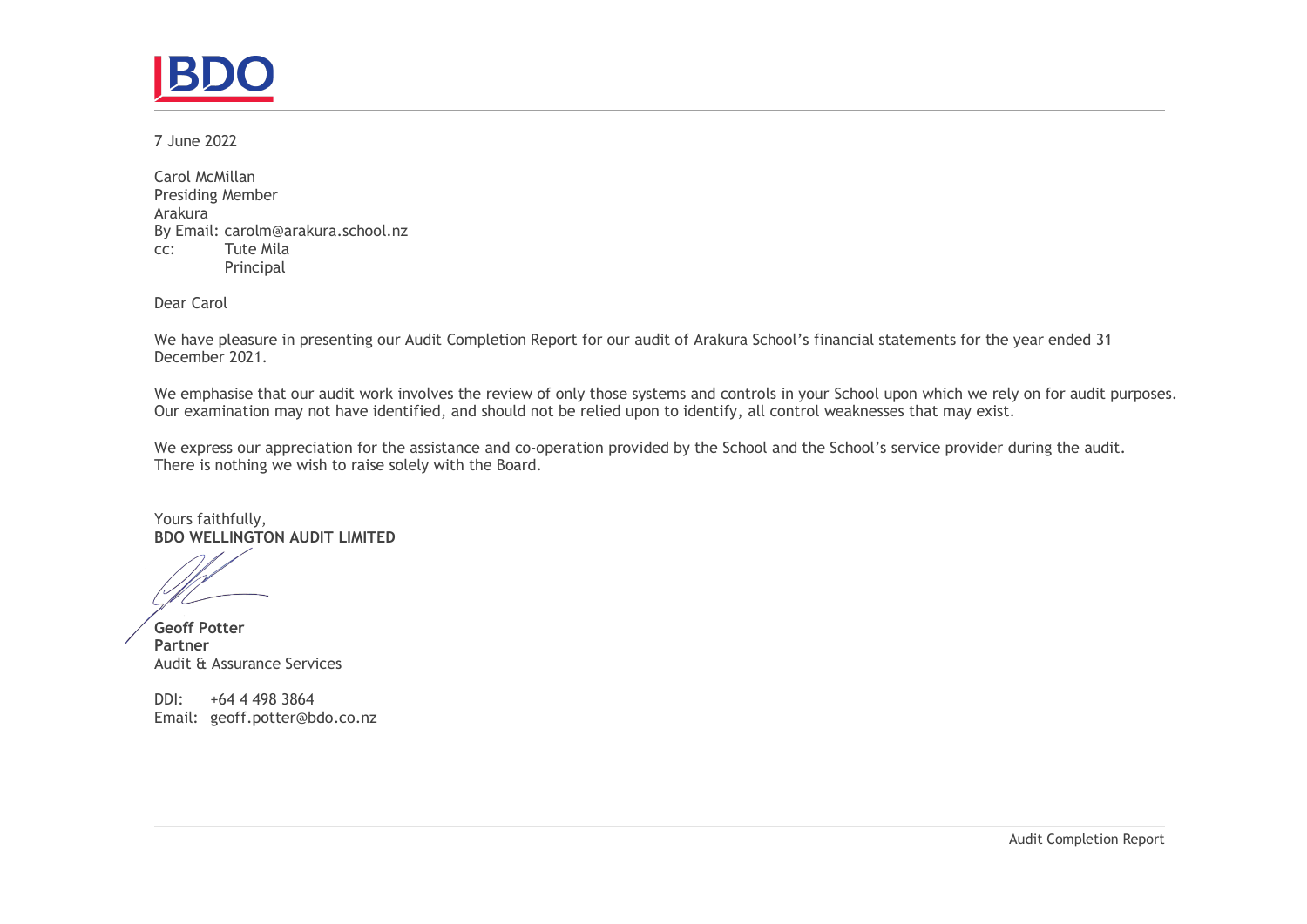

# **TABLE OF CONTENTS**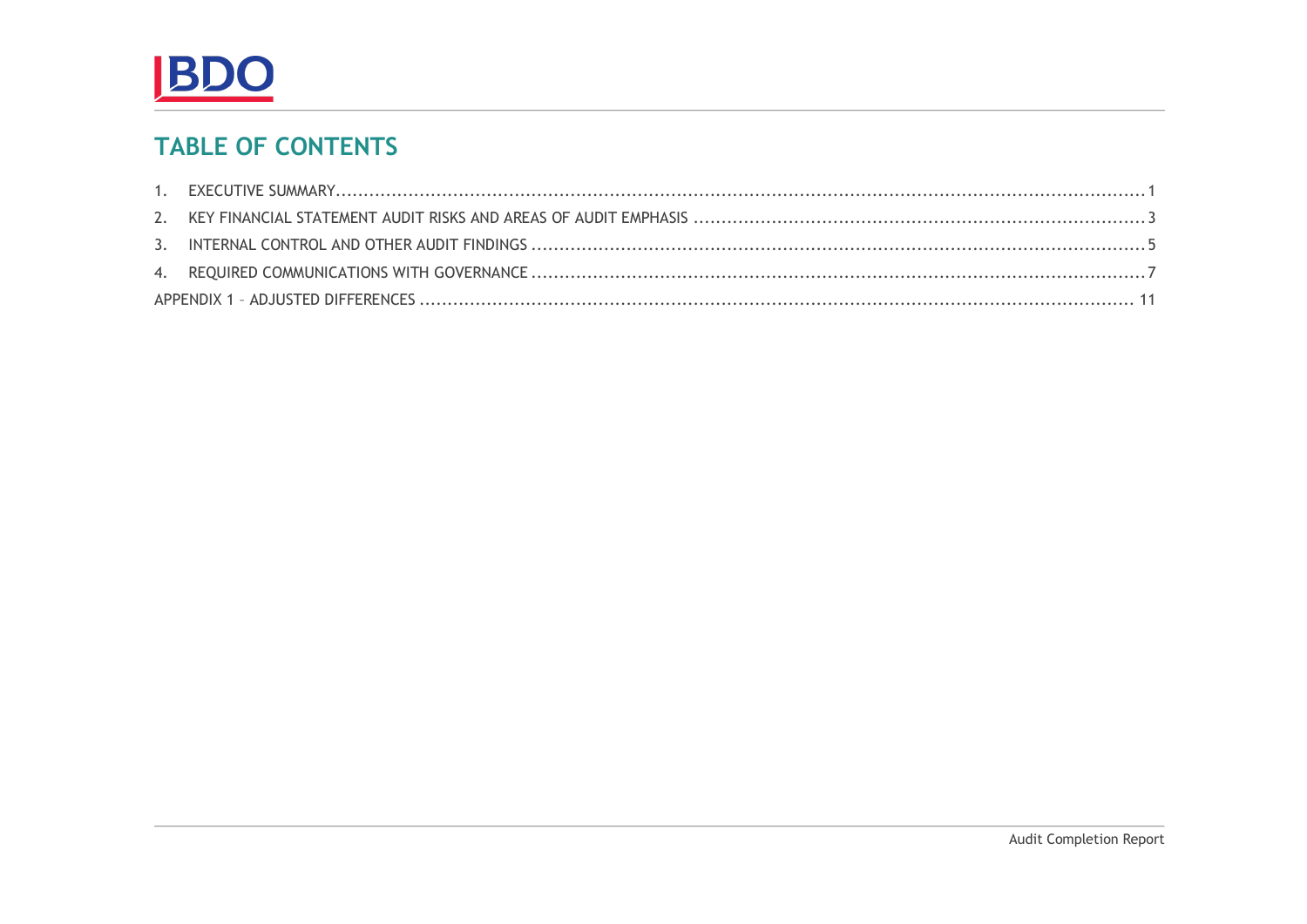### <span id="page-3-0"></span>**1. EXECUTIVE SUMMARY**

### STATUS OF THE AUDIT AND THE AUDIT OPINION

BDO Wellington Audit Limited ('BDO') is the Appointed Audit Firm of Arakura (the "School").

BDO's responsibilities include a requirement to express an opinion on the School's financial statements arising from our audit conducted in accordance with the Auditor-General's Auditing Standards which incorporate International Standards on Auditing (NZ).

This report details the processes, findings and recommendations from our audit of the School in accordance with the Auditor General's Auditing Standards, and the terms of our engagement as set out in our audit engagement letter.

Our audit of the School's financial statements for the year ended 31 December 2021 is complete.

We have issued an unmodified audit opinion.

We welcome your feedback on the effectiveness of the audit process and we are available to discuss our performance.

#### AUDIT SCOPE AND OBJECTIVES

Our audit objectives are to:

- report on whether the financial statements give a true and fair view; and
- report to Management about control environment issues that should be addressed by the School.

A strong control environment would feature adequate segregation of duties over important financial processes, and independent reviews as compensating controls should it not always be practicable for the duties to be separated.

We have documented, tested, and assessed the controls supporting the School's key transaction streams, and there are no significant weaknesses to report. Control weaknesses identified during the audit have been included in the Internal Control and Other Findings section of this report.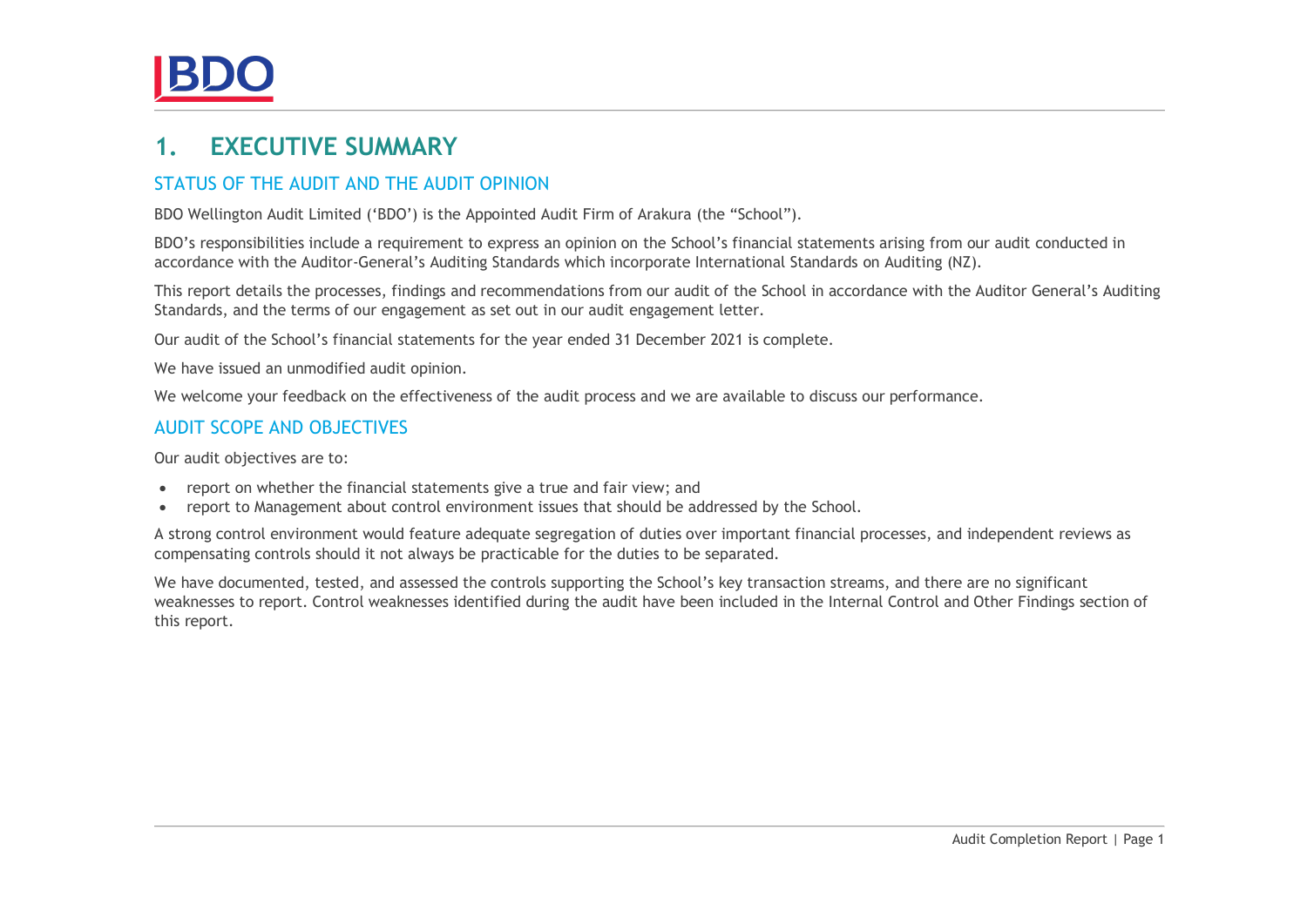#### AREAS OF SIGNIFICANT RISK AND AUDIT EMPHASIS

Our audit approach considered the inherent risks for the School, and their potential impact on the financial statements, as well as the associated risk mitigations and controls in place. The significant matters arising from our audit work are:

- Locally raised funds
- Payroll controls
- Cyclical maintenance provision
- Management override of controls

We were able to obtain sufficient and appropriate audit evidence in respect to these items and we have no significant findings to bring to your attention. Refer to Section 2 for our comments in respect of each significant risk and area of audit emphasis.

#### SUMMARY OF UNCORRECTED MISSTATEMENTS

There were no errors left uncorrected at the conclusion of our audit.

#### INTERNAL CONTROLS

Our audit approach requires us to obtain an understanding of the School's internal controls in order to assess the risk of material misstatement in the financial statements whether due to fraud or error. However, is not designed to provide assurance over the overall effectiveness of controls operating within the School.

We have included in subpart 3 of this report, a summary of our findings and recommendations arising because of our audit procedures.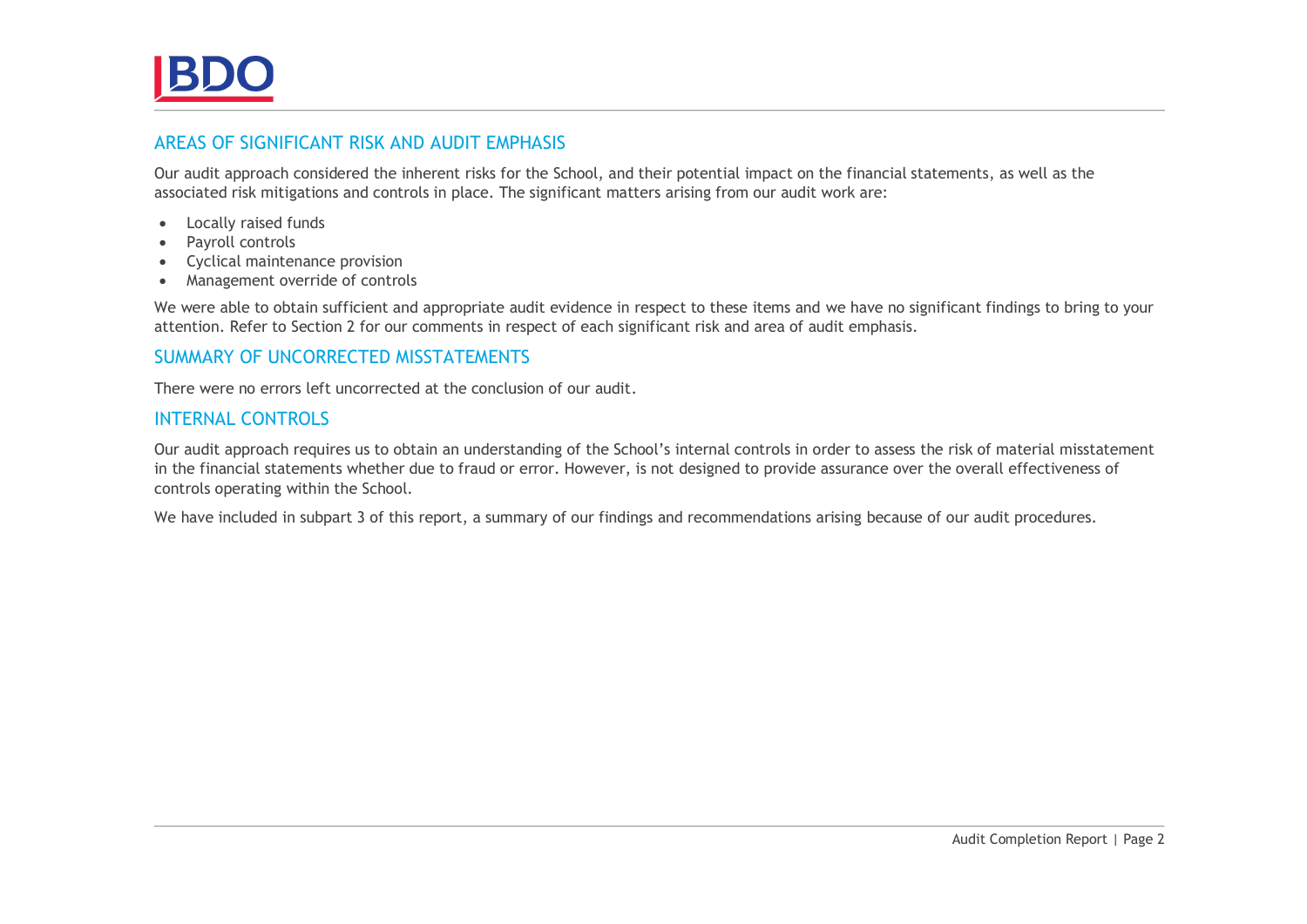### <span id="page-5-0"></span>**2. KEY FINANCIAL STATEMENT AUDIT RISKS AND AREAS OF AUDIT EMPHASIS**

Our audit procedures were focused on those areas of the School's activities that are considered to represent the key audit risks identified during the risk assessment process undertaken and communicated with you through our Audit Plan issued to you at the planning phase of the audit. Below we present a summary of the identified key areas of risk and audit emphasis and our conclusions in relation to each matter. We are satisfied that these areas have been satisfactorily addressed through our audit processes, unless stated otherwise.

| <b>Locally Raised Funds</b>                                                                                                                                                                               |                                                                                                                         |  |  |
|-----------------------------------------------------------------------------------------------------------------------------------------------------------------------------------------------------------|-------------------------------------------------------------------------------------------------------------------------|--|--|
| Area of Audit Emphasis                                                                                                                                                                                    | Conclusion/Response                                                                                                     |  |  |
| Due to the nature of locally raised funds (often<br>being cash, or having limited segregation of<br>duties), there is a risk of material misstatement<br>around the completeness of locally raised funds. | We found no issues regarding the completeness of locally raised funds balances recorded<br>in the financial statements. |  |  |

| Payroll Not Approved or Checked                                                                                                                                                                                            |                                                                                                                                                                                                                                                                                                                                                                                                                                                                                                                                                                                                                                                                                                                                 |  |  |
|----------------------------------------------------------------------------------------------------------------------------------------------------------------------------------------------------------------------------|---------------------------------------------------------------------------------------------------------------------------------------------------------------------------------------------------------------------------------------------------------------------------------------------------------------------------------------------------------------------------------------------------------------------------------------------------------------------------------------------------------------------------------------------------------------------------------------------------------------------------------------------------------------------------------------------------------------------------------|--|--|
| Area of Audit Emphasis                                                                                                                                                                                                     | Conclusion/Response                                                                                                                                                                                                                                                                                                                                                                                                                                                                                                                                                                                                                                                                                                             |  |  |
| Payroll is processed centrally for all schools. The<br>accuracy of payroll processing is therefore<br>dependent on appropriate approval of payroll<br>changes and checking of the fortnightly SUE report<br>at the School. | Due to change to EdPay during the year, we note there is no pay changes report available<br>anymore which can be relied upon for audit purposes.<br>As a result we recommend ensuring controls are effective schools also need to ensure<br>that:<br>there is segregation of duties between the processing and approval of payroll<br>$\bullet$<br>transactions.<br>access to EdPay is controlled.<br>$\bullet$<br>payroll transactions are approved in line with delegations; and approvals are<br>$\bullet$<br>appropriately documented.<br>We recommend that the Board ask management for assurance that appropriate controls<br>are in place at the school over payroll transactions, consistent with the updated guidance. |  |  |
|                                                                                                                                                                                                                            |                                                                                                                                                                                                                                                                                                                                                                                                                                                                                                                                                                                                                                                                                                                                 |  |  |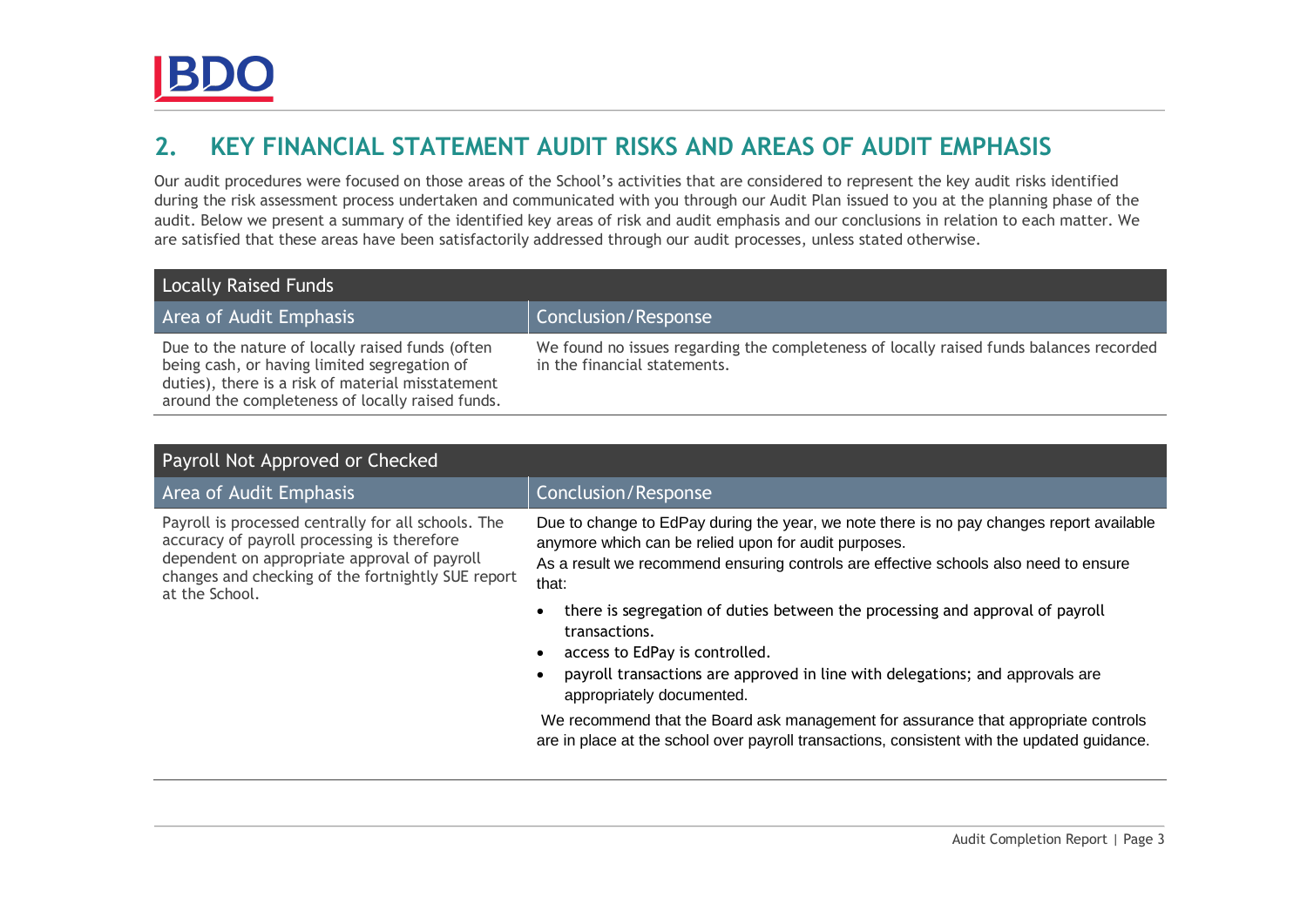| Cyclical Maintenance Provision                                                                                                                                                                                                                                                                                                                                                                                         |                                                                                                                 |  |  |
|------------------------------------------------------------------------------------------------------------------------------------------------------------------------------------------------------------------------------------------------------------------------------------------------------------------------------------------------------------------------------------------------------------------------|-----------------------------------------------------------------------------------------------------------------|--|--|
| <b>Area of Audit Emphasis</b>                                                                                                                                                                                                                                                                                                                                                                                          | <b>Conclusion/Response</b>                                                                                      |  |  |
| Cyclical Maintenance is an area of significant judgment<br>and estimation which could lead to material misstatement<br>in the financial statements if not considered properly by<br>management. For Schools to be able to calculate the<br>appropriate cyclical maintenance provision, a 10 Year<br>Property Plan (10YPP) and cyclical maintenance<br>calculation need to be prepared and/or reviewed by an<br>expert. | We found no issues regarding the provision for cyclical maintenance recorded in<br>the financial statements.    |  |  |
|                                                                                                                                                                                                                                                                                                                                                                                                                        |                                                                                                                 |  |  |
| <b>Management Override</b>                                                                                                                                                                                                                                                                                                                                                                                             |                                                                                                                 |  |  |
| <b>Area of Audit Emphasis</b>                                                                                                                                                                                                                                                                                                                                                                                          | <b>Conclusion/Response</b>                                                                                      |  |  |
|                                                                                                                                                                                                                                                                                                                                                                                                                        | the contract of the contract of the contract of the contract of the contract of the contract of the contract of |  |  |

There is a non-rebuttable presumption under the Auditing Standards that management override presents a significant risk of material misstatement to the financial statements.

We have assessed the segregation of duties and risk of management override as part of our planning process and concluded that the risk of fraud from management override of controls primarily relates to the processing of manual journals. We have used a risk-based approach to testing manual journals and focused on any areas with a risk of cut-off error or those requiring judgement or estimation. No issues with management override were identified.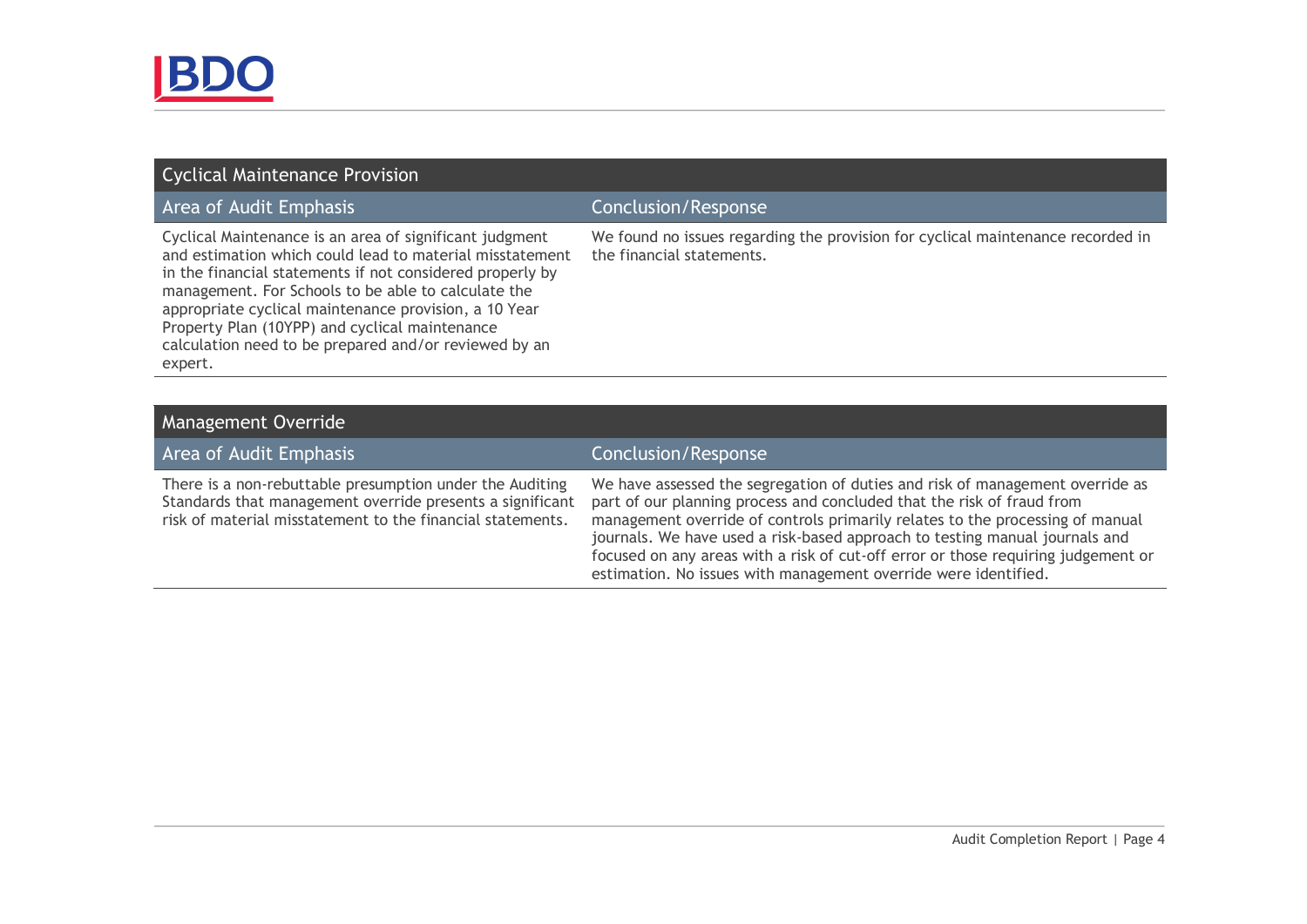### <span id="page-7-0"></span>**3. INTERNAL CONTROL AND OTHER AUDIT FINDINGS**

This section of the report sets out the key findings we identified during the audit and highlights control deficiencies requiring attention from management. Our work has been limited to those controls relevant to the audit of your financial statements. The purpose of our audit work on controls is not to provide assurance and therefore we may not necessarily disclose all matters that might be significant deficiencies or deficiencies that heighten the risk of a fraud being perpetrated.

The following key findings were identified during this year's audit:

| Sensitive Expenditure                                                                                                                                                    |                                                                                                                                                                                                                                                                                                                                                                                                                                                                                                                                                                                                                                                                                                                                                                                                                                                                                                                                                                                                                                                                                          |  |  |
|--------------------------------------------------------------------------------------------------------------------------------------------------------------------------|------------------------------------------------------------------------------------------------------------------------------------------------------------------------------------------------------------------------------------------------------------------------------------------------------------------------------------------------------------------------------------------------------------------------------------------------------------------------------------------------------------------------------------------------------------------------------------------------------------------------------------------------------------------------------------------------------------------------------------------------------------------------------------------------------------------------------------------------------------------------------------------------------------------------------------------------------------------------------------------------------------------------------------------------------------------------------------------|--|--|
| <b>Finding</b>                                                                                                                                                           | Conclusion                                                                                                                                                                                                                                                                                                                                                                                                                                                                                                                                                                                                                                                                                                                                                                                                                                                                                                                                                                                                                                                                               |  |  |
| Our sensitive expenditure testing<br>identified an expense of \$360 to<br>Ticketmaster for WOW tickets.<br>This was bought on the Office<br>Managers credit card but was | The Auditor-General's auditing standards require us to test a sample of sensitive expenditure, and also<br>be alert of matters that may indicate waste or show a lack of probity or financial prudence.<br>We note Arakura's policy states: "The Board has a responsibility to ensure that all expenditure of Board<br>funds is clearly linked to the business of the School and does not provide unreasonable and personal<br>benefit from those funds to any individual or group of individuals."                                                                                                                                                                                                                                                                                                                                                                                                                                                                                                                                                                                      |  |  |
| organised and approved by the<br>principal.                                                                                                                              | We note that the reason for these tickets were bought through the Office Manager's credit card instead<br>of their own credit card as they were new and still yet to set a card up, thus this had not been approved<br>by the board.                                                                                                                                                                                                                                                                                                                                                                                                                                                                                                                                                                                                                                                                                                                                                                                                                                                     |  |  |
|                                                                                                                                                                          | Expenditure within the Principals discretionary budget should be subject to approval by Board as a<br>preventative and detective control in respect to the probity of expenditure in areas which could be<br>considered sensitive. We note that the expenditure while identified as "WOW tickets" in fact pertained<br>to a team building exercise to Te Papa that included viewing the outfits. We confirm that we are<br>satisfied with the probity of this transaction given the nature of the event. We recommend that going<br>forward any expenses which may be considered 'sensitive' in nature or within a Principals discretionary<br>budget lines be transacted through the Principals credit card so the Board have the opportunity to vet<br>as they see fit. In the circumstance where this is not practicable such as the case where a Principal is<br>away, have left their card at home or indeed don't have a card we recommend the Office Managers<br>Card is also reviewed and approved by the Board in the month that expenses of that nature have been<br>incurred. |  |  |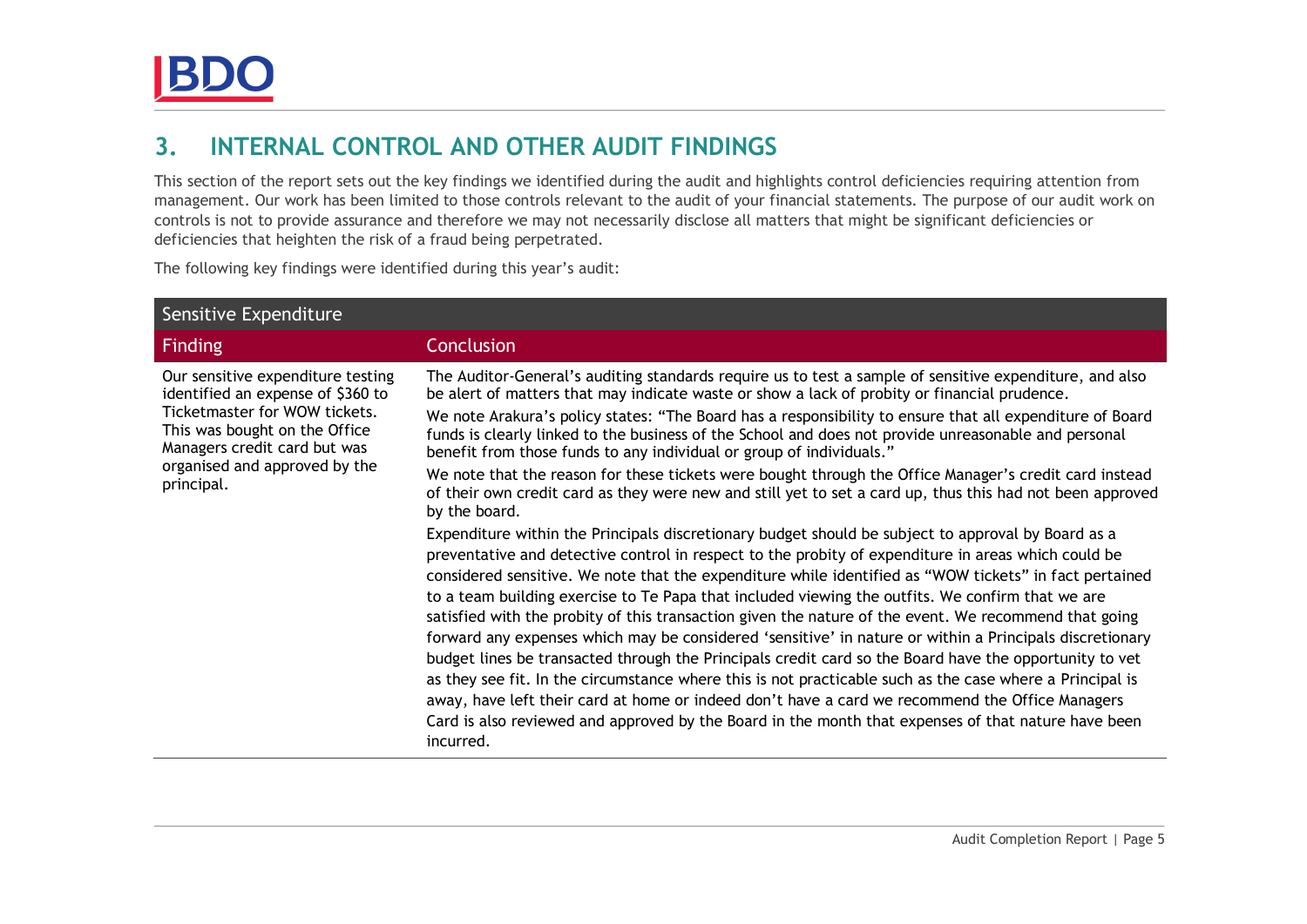The following key findings to note for next year's audit:

| <b>Evidence of Review and Approval of Reliever Timesheets</b>                                                                                                                                                                                                                                                                       |                                                                                                                                                                                                                                                                                                                    |  |  |
|-------------------------------------------------------------------------------------------------------------------------------------------------------------------------------------------------------------------------------------------------------------------------------------------------------------------------------------|--------------------------------------------------------------------------------------------------------------------------------------------------------------------------------------------------------------------------------------------------------------------------------------------------------------------|--|--|
| <b>Finding</b>                                                                                                                                                                                                                                                                                                                      | <b>Conclusion</b>                                                                                                                                                                                                                                                                                                  |  |  |
| The Office of the Auditor General have<br>raised this issue as an area of audit focus.<br>When we come out to carry out our interim<br>audit procedures for next years' audit, we<br>will look closely at the systems, procedures<br>and controls you have in place for review<br>and approval of payroll payments to<br>relievers. | There should be clear evidence that all relievers time included on the payroll system, has<br>been reviewed and approved by an appropriate independent person (usually the Principal).<br>This could be through daily timesheet approval, or specific reliever payments review and<br>approval on each SUE report. |  |  |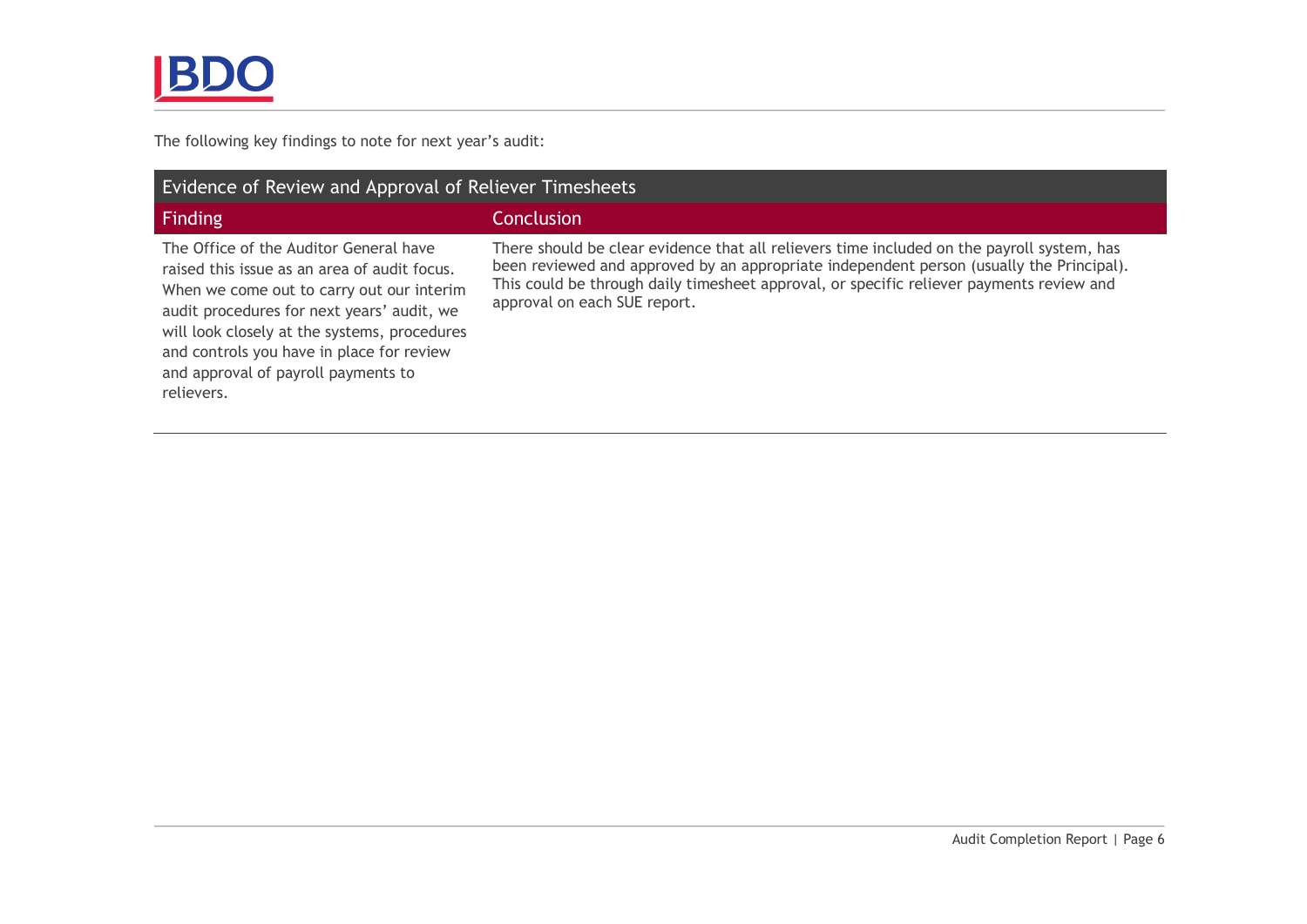# <span id="page-9-0"></span>**4. REQUIRED COMMUNICATIONS WITH GOVERNANCE**

| <b>Matter</b>                                                                       | How the matter was addressed                                                                                                                                                                                                                                                                                                                                                                                                                                                                                                                        |
|-------------------------------------------------------------------------------------|-----------------------------------------------------------------------------------------------------------------------------------------------------------------------------------------------------------------------------------------------------------------------------------------------------------------------------------------------------------------------------------------------------------------------------------------------------------------------------------------------------------------------------------------------------|
| <b>Auditors responsibility</b><br>under generally<br>accepted auditing<br>standards | We are responsible for completing an audit in accordance with generally accepted auditing standards in New<br>Zealand. The detailed terms of which are set out in our audit engagement letter.                                                                                                                                                                                                                                                                                                                                                      |
| <b>Confirmation of Audit</b><br>Independence                                        | In conducting our audit, we are required to comply with the independence requirements of AG PES-1 Code of<br>Ethics for Assurance Practitioners issued by the External Reporting Board.                                                                                                                                                                                                                                                                                                                                                             |
|                                                                                     | Our own internal policies and procedures are put in place to identify any threats to our independence, and to<br>appropriately deal with and, if relevant, mitigate those risks.                                                                                                                                                                                                                                                                                                                                                                    |
|                                                                                     | For the comfort of the Board, we note that the following processes assist in maintaining our independence:<br>No other work is permitted to be undertaken by any BDO office without the express approval of the audit<br>engagement partner or the OAG.<br>All services performed by any national BDO office will be reported to the governing body.<br>There were no other services provided by BDO during the year.                                                                                                                               |
| Management<br>Judgements and<br><b>Estimates</b>                                    | Under International Standards on Auditing (NZ), we have a responsibility to ensure that you have been informed<br>about the process used by the School in formulating particularly sensitive accounting estimates, assumptions, or<br>valuation judgements. Overall, we note that the judgements and estimates made by management in the<br>preparation of the financial statements for the year ended 31 December 2021 appear reasonable. Key matters<br>impacting on our audit have been raised in sections 2 and 3 of this report if applicable. |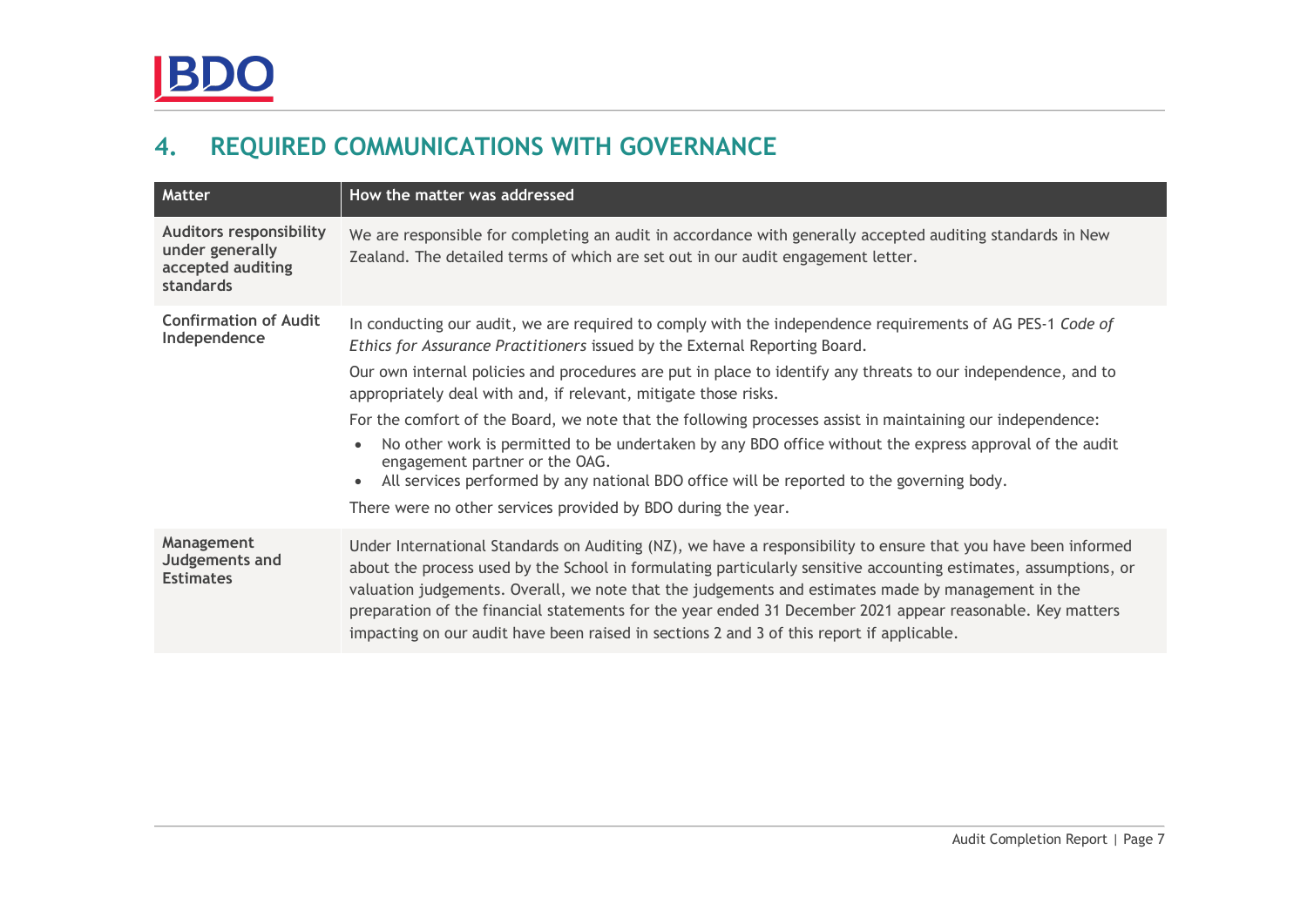# BDO

| <b>Matter</b>                                             | How the matter was addressed                                                                                                                                                                                                                                                                                                                                                                                                                                                                                                                                                                                                                                                                                                                                                                                                                                                                                                                                                                                                                                                                                                                     |
|-----------------------------------------------------------|--------------------------------------------------------------------------------------------------------------------------------------------------------------------------------------------------------------------------------------------------------------------------------------------------------------------------------------------------------------------------------------------------------------------------------------------------------------------------------------------------------------------------------------------------------------------------------------------------------------------------------------------------------------------------------------------------------------------------------------------------------------------------------------------------------------------------------------------------------------------------------------------------------------------------------------------------------------------------------------------------------------------------------------------------------------------------------------------------------------------------------------------------|
| <b>Matters requiring</b><br><b>Board of Trustee input</b> | We have placed reliance on the Board's review and approval of the following matters:<br>Minutes of the Board meetings;<br>Implementation of such controls as is needed to ensure that financial statements are presented fairly;<br>$\bullet$<br>Management accounts;<br>Annual budget;<br>10 Year Property Plan/maintenance plan;<br>Notification of fraud; and<br>Financial statements.                                                                                                                                                                                                                                                                                                                                                                                                                                                                                                                                                                                                                                                                                                                                                        |
| <b>Accounting policies</b>                                | Auditing standards require us to discuss with you the qualitative aspects of the School's accounting practices and<br>financial reporting. We reviewed the financial statements of the School against the Kiwi Park Model and noted no<br>material departures from the requirements.                                                                                                                                                                                                                                                                                                                                                                                                                                                                                                                                                                                                                                                                                                                                                                                                                                                             |
| Materiality and<br>adjusted/ unadjusted<br>differences    | Materiality means, in the context of an audit or review, if financial information is omitted, misstated, or not<br>disclosed, it has the potential to affect the decisions of users of the financial statements. Materiality is used by<br>auditors in making judgements on the amount of work to be performed, which balances require work and when<br>evaluating the financial statements. Materiality is initially calculated at the planning stage of our audit and has an<br>influence on the amount of work we do, as well as where we direct our efforts. Materiality is not only based on a<br>numeric quantification but is assessed qualitatively for some balances and disclosures.<br>All adjusted and unadjusted differences identified during our audit (if any) have been detailed in Appendix 1 of<br>this report.<br>It should be noted that the auditing standards do not require us to communicate misstatements that are<br>considered "clearly trivial" and as such, if we identify such misstatements, we will not communicate these to you.<br>We consider "clearly trivial" to be 5% or less of our planned materiality. |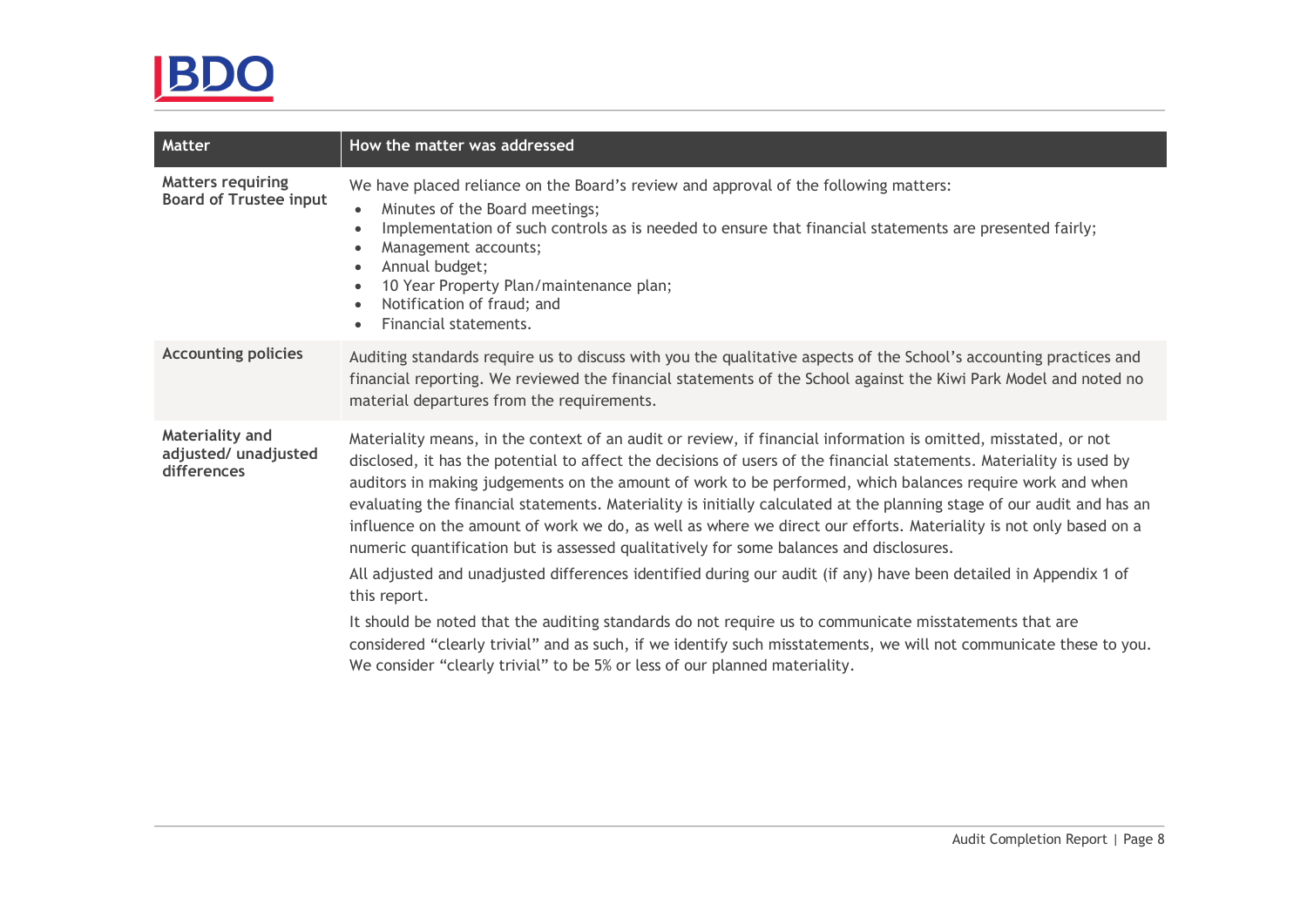# BDO

| Matter                                                            | How the matter was addressed                                                                                                                                                                                                                                                                                                                                                                                                                 |  |  |  |
|-------------------------------------------------------------------|----------------------------------------------------------------------------------------------------------------------------------------------------------------------------------------------------------------------------------------------------------------------------------------------------------------------------------------------------------------------------------------------------------------------------------------------|--|--|--|
| Going concern                                                     | We have undertaken a review of the Board and management's assessment of the ability of the School to continue<br>as a going concern for at least 12 months from the date of signing the audit report, and therefore whether the<br>going concern basis for the preparation of the financial statements is appropriate.<br>We identified no issues or concerns that led us to conclude the going concern assumption could not be relied upon. |  |  |  |
| Fraud                                                             | During the audit, no matters relating to fraud, concerning either employees or management, have come to our<br>attention. It should be noted that our audit is not designed to detect fraud; however, should instances of fraud<br>come to our attention, we will report them to you.                                                                                                                                                        |  |  |  |
| <b>Compliance with laws</b><br>and regulations                    | We have made enquiries in relation to compliance with laws and regulations during the course of our audit. We<br>have not become aware of any instances of non-compliance with laws and regulations which has materially<br>impacted the financial position or performance of the School.                                                                                                                                                    |  |  |  |
| <b>Significant findings</b><br>from the audit                     | Other than those documented in the executive summary and sections 2 and 3 of this report, there were no<br>significant matters arising from the audit.                                                                                                                                                                                                                                                                                       |  |  |  |
| <b>Disagreements with</b><br>management                           | There have been no disagreements with management over matters of significance to the audit.                                                                                                                                                                                                                                                                                                                                                  |  |  |  |
| <b>Difficulties</b><br>encountered during<br>the audit            | There have been no significant difficulties encountered during the audit.                                                                                                                                                                                                                                                                                                                                                                    |  |  |  |
| <b>Consultations with</b><br>other accountants and<br>consultants | We have considered the need for other accounting specialists during our work and determined due to the nature of<br>the engagement and experience and knowledge of the engagement team, that no specialists were necessary for<br>the current period.                                                                                                                                                                                        |  |  |  |
| Management<br>representation letter                               | We have not requested specific representation from management in addition to those areas normally covered by<br>our standard representation letter.                                                                                                                                                                                                                                                                                          |  |  |  |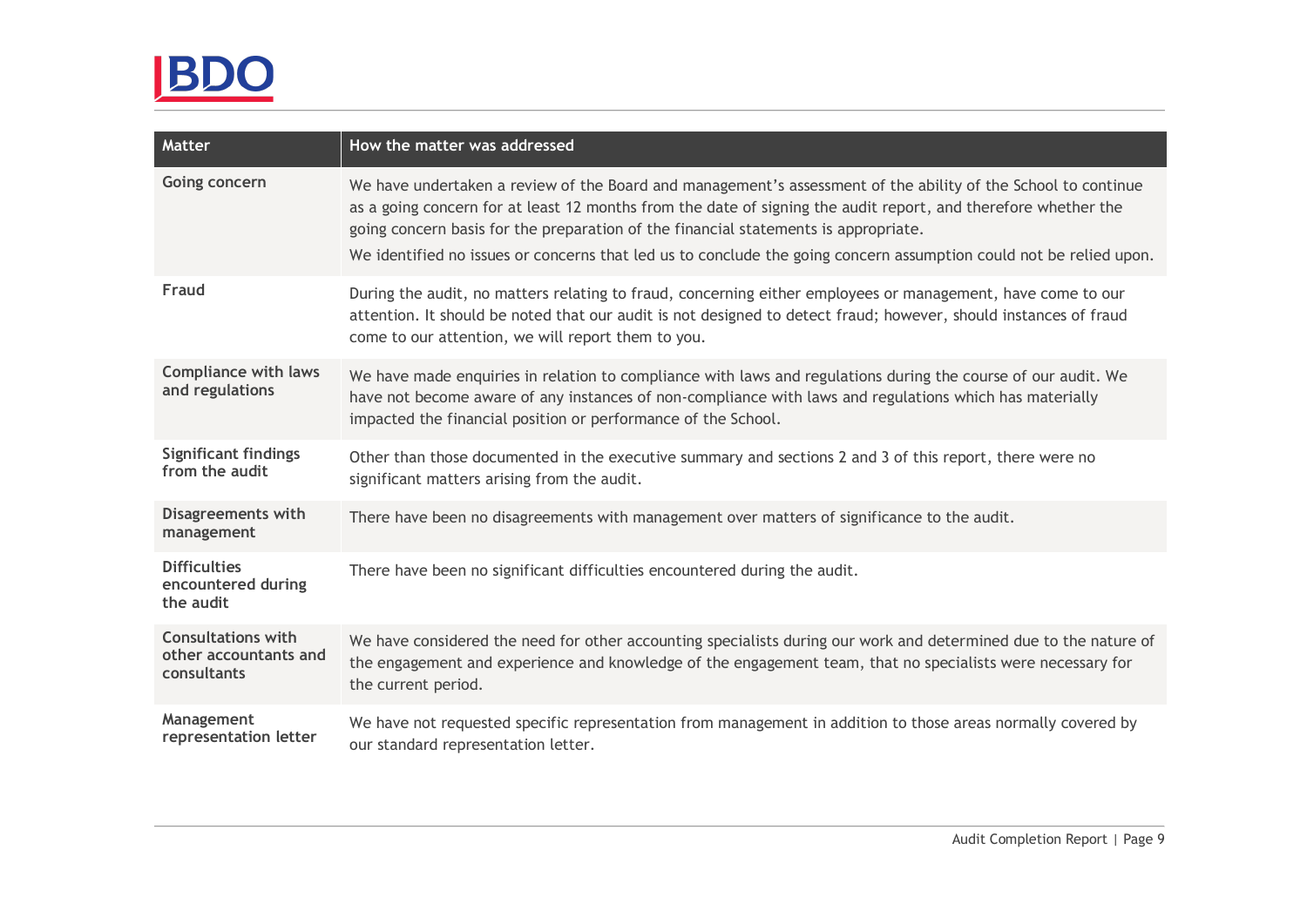# BDO

| <b>Matter</b>                                                 | How the matter was addressed                                                                                                                                                                                                                                                           |
|---------------------------------------------------------------|----------------------------------------------------------------------------------------------------------------------------------------------------------------------------------------------------------------------------------------------------------------------------------------|
| Probity, waste and<br>performance                             | We are required to consider whether any approved payments could be considered extravagant or wasteful or show<br>a lack of probity or financial prudence. We did not identify one issues of concern with respect to probity of<br>expenditure.                                         |
| <b>Publishing Annual</b><br>Report on the School's<br>Website | The Education and Training Act 2020 requires you to publish your Annual Report online. Your Annual Report<br>contains your audited annual financial statements including our audit opinion, analysis of variance, list of trustees<br>and Kiwisport statement.                         |
|                                                               | Making your Annual Report accessible to the school community is important for transparency and accountability. The<br>expectation is that your Annual Report is published as soon as possible after your audit is completed, as the value of<br>good accountability lessens over time. |
|                                                               | We note that you have published your prior year Annual Report on the School's website.                                                                                                                                                                                                 |